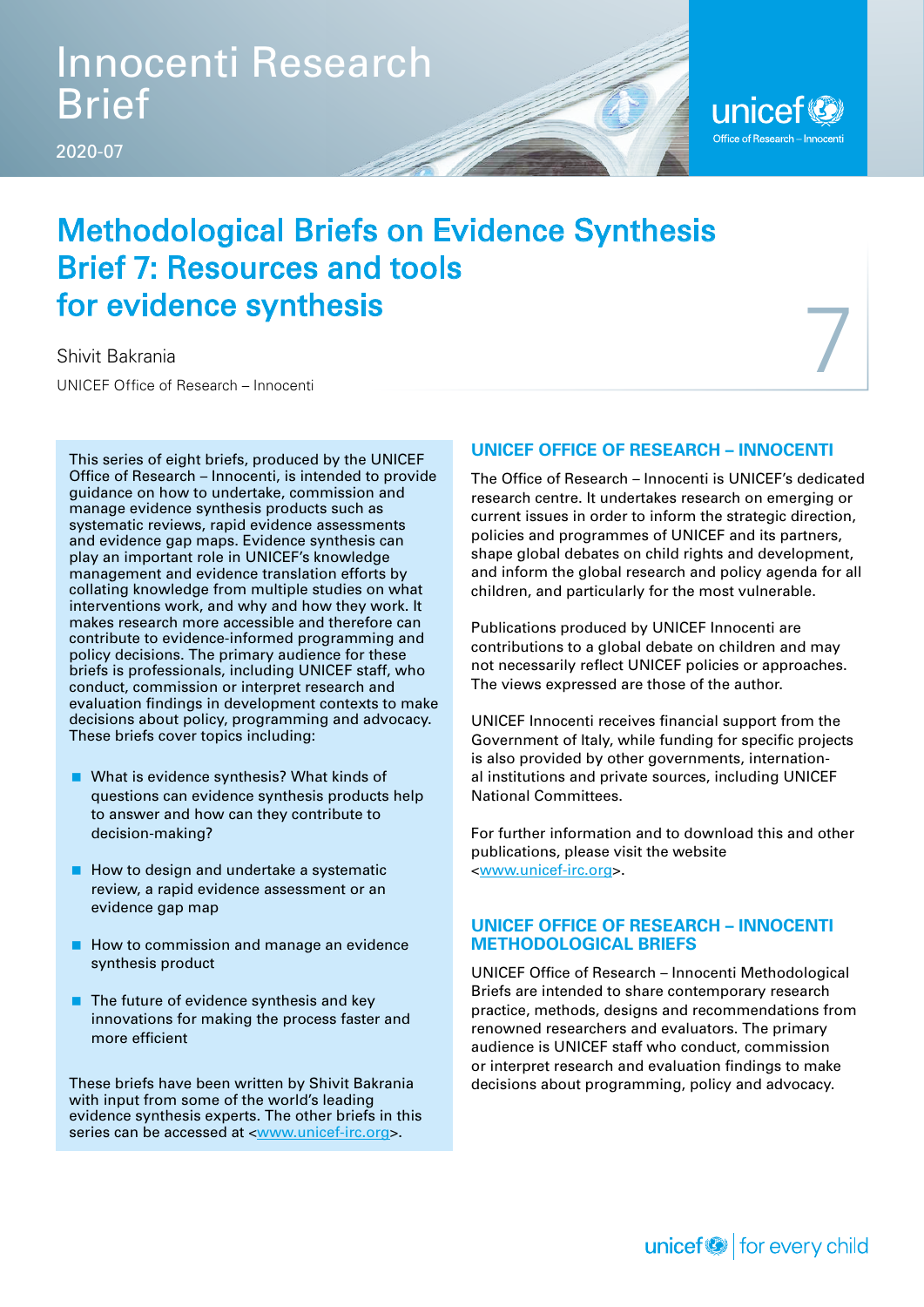This brief has undergone an internal and external peer review. The text has not been edited to official publication standards and UNICEF accepts no responsibility for errors.

Extracts from this publication may be freely reproduced with due acknowledgement. Requests to use larger portions or the full publication should be addressed to the Communication Unit at <florence@unicef.org>.

To consult and download the Methodological Briefs on Evidence Synthesis and a glossary of key terms, visit the website <www.unicef-irc.org>.

For readers wishing to cite this document, we suggest the following form: Bakrania, Shivit, 'Methodological Briefs on Evidence Synthesis: Brief 7 – Resources and tools for evidence synthesis', Innocenti Research Brief 2020-07, United Nations Children's Fund Office of Research – Innocenti, Florence, 2020.

© United Nations Children's Fund (UNICEF), 2020

#### **FURTHER GUIDANCE ON EVIDENCE SYNTHESIS**

This series of methodological briefs is part of broader efforts by UNICEF Innocenti to support UNICEF staff to appraise, commission, generate, communicate and use research to drive change for children.

For further guidance on evidence synthesis, or to ask about anything covered in these methodological briefs, please contact the author, Shivit Bakrania, or Kerry Albright, Chief of Research Facilitation and Knowledge Management, at <research@unicef.org>.

#### **ACKNOWLEDGEMENTS**

This brief benefited from the guidance and input of many individuals. The author and UNICEF Innocenti wish to thank everyone who contributed and in particular the following individuals who constituted the advisory group for the project and provided substantial input to the initial concept note for the series and the drafts of the briefs themselves.

Kerry Albright is Chief of Research Facilitation and Knowledge Management at UNICEF Innocenti, where she oversees UNICEF research and knowledge activities relating to research governance and standard setting, research capacity building, evidence synthesis, research uptake and impact, and research-related organizational learning and knowledge management.

Tamara Lotfi holds a medical degree and a Master's in Public Health and has worked for more than five years in evidence synthesis, leading on at least 10 projects from different sectors. Tamara is Coordinator of the Secretariat for the Global Evidence Synthesis Initiative (GESI), hosted by the American University of Beirut, which aims to enhance capacity in low- and middleincome countries in producing and using evidence synthesis. Tamara is widely engaged in the non-profit sector in Lebanon and in community-based projects.

Rhona Mijumbi-Deve is a physician, public policy analyst and evidence broker for policy, based in Uganda. She is passionate about the use of evidence for government decision-making, with a focus on evidence for urgent and/or emergency situations, and is the Founding Director of the Center for Rapid Evidence Synthesis.

Susan Munabi-Babigumira is a researcher based at the Norwegian Institute of Public Health and an editor with the Cochrane Effective Practice and Organisation of Care (EPOC) Group. Her work is mainly in the field of implementation research, including systematic reviews of interventions to improve the organization and delivery of health care.

Sandy Oliver is Professor of Public Policy at the EPPI-Centre, University College London, and Distinguished Visiting Professor at the Africa Centre for Evidence, University of Johannesburg, South Africa. For 30 years, she has worked at the forefront of research synthesis methods and stakeholder engagement with research.

Ramya Subrahmanian is Chief of Child Rights and Protection at UNICEF Innocenti. She is an international social policy analyst with extensive experience in research, policy advocacy, training and teaching. Previously, she was Executive Director of Know Violence in Childhood. Prior to this, she was a Social Policy Specialist at UNICEF India, where she led research, policy analysis and advocacy in the areas of child-sensitive social protection, equity and social inclusion, and gender equality.

#### **FUNDING**

This methodological briefs series was funded by UNICEF. The views expressed within the briefs are those of the author and of UNICEF Innocenti and do not necessarily reflect the views of the advisory group.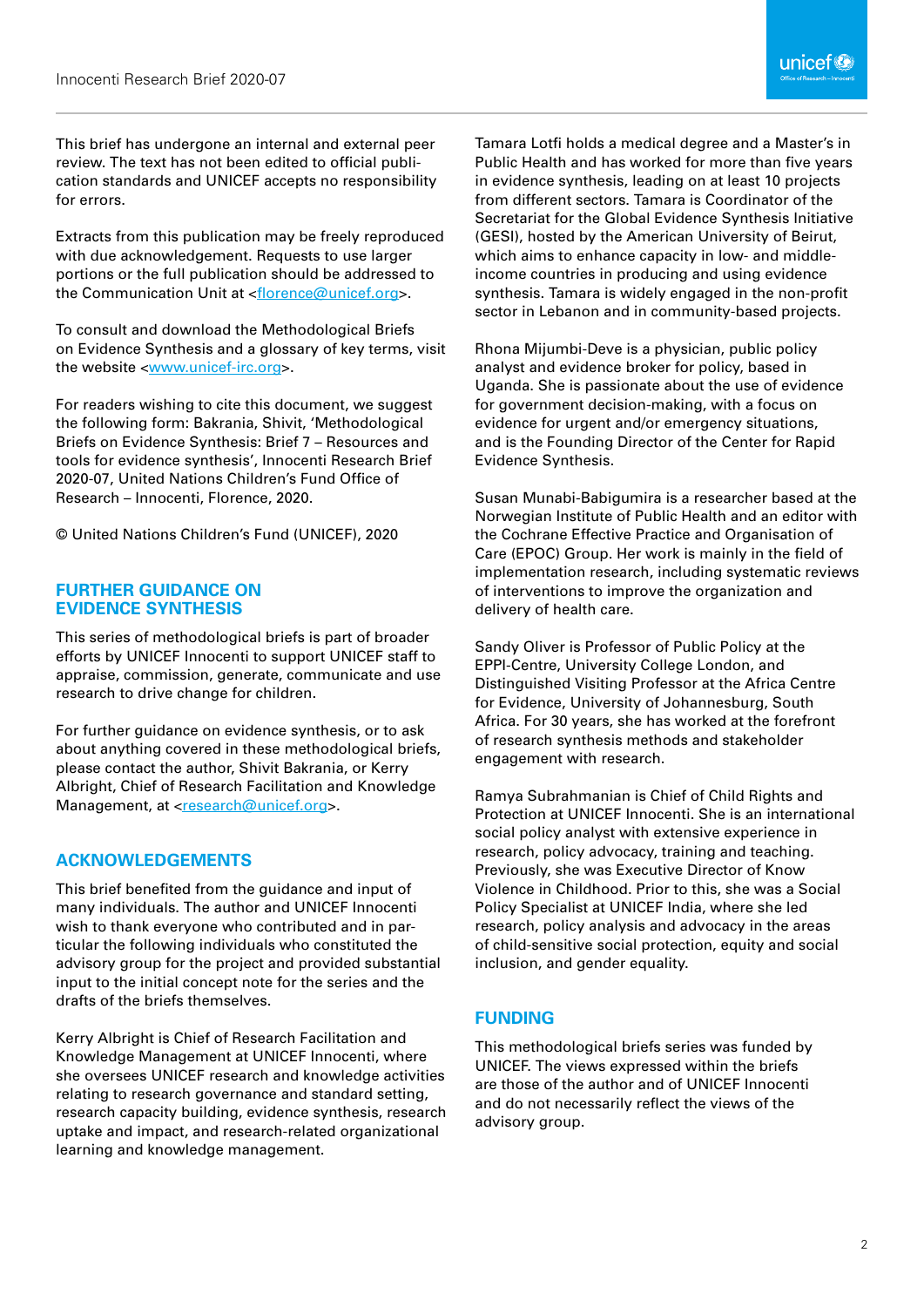This brief provides a list of key tools, resources, websites and organizations for evidence synthesis.

#### **2. KEY WEBSITES FOR ACCESSING SYSTEMATIC REVIEWS**

[The International Initiative for Impact Evaluation's \(3ie\)](http://www.3ieimpact.org/evidence-hub/systematic-review-repository)  [systematic review repository](http://www.3ieimpact.org/evidence-hub/systematic-review-repository): This repository contains systematic reviews (SRs) on the effects of a range of social and economic interventions in low- and middleincome countries, many of which include a user-friendly summary of findings. The repository contains all of the organization's own SRs and is updated and populated annually with externally sourced SRs.

[The Campbell Collaboration's library](https://onlinelibrary.wiley.com/journal/18911803): This library contains a range of reviews on the effectiveness of social interventions in high-, middle- and low-income countries. Many of these reviews are also accompanied by a plain language summary. All reviews in the library have been registered with Campbell and have been through a peer-review process.

[The EPPI-Centre knowledge library:](https://eppi.ioe.ac.uk/cms/Default.aspx?tabid=60) The EPPI-Centre has conducted and supported many SRs on several social policy themes in high-, middle- and low-income countries, including on education, health, social care, developing economies, sport, environment and crime.

[Epistemonikos:](https://www.epistemonikos.org/en/) A collaborative, multilingual database of health evidence. It is the largest source of SRs relevant for health decision-making and a large source of other types of scientific evidence.

The [Cochrane's library:](https://www.cochrane.org/evidence) includes SRs of primary research in human health care and policy in high-, middle- and low-income countries. This includes reviews focusing on health systems such as financing and qualitative evidence syntheses.

#### [The Oxfam Humanitarian Evidence Programme](https://policy-practice.oxfam.org.uk/our-work/humanitarian/humanitarian-evidence-programme#contentprimary_0_ctl00_FirstTab)

[library](https://policy-practice.oxfam.org.uk/our-work/humanitarian/humanitarian-evidence-programme#contentprimary_0_ctl00_FirstTab) includes several SRs and evidence briefs that appraise and synthesize the evidence on the impact or effectiveness of a range of humanitarian interventions and approaches.

The [Evidence Aid library](https://www.evidenceaid.org/) contains a collection of SRs on different humanitarian topics.

The United Kingdom of Great Britain and Northern Ireland's [Department for International Development](https://www.gov.uk/dfid-research-outputs)  [\(DFID\) Research for Development page](https://www.gov.uk/dfid-research-outputs) includes SRs that the department has commissioned.

[The Collaboration for Environmental Evidence](http://www.environmentalevidence.org/completed-reviews) has a library of SRs on topics related to the environment and conservation.

#### **3. KEY WEBSITES FOR ACCESSING RAPID EVIDENCE ASSESSMENTS**

themes.

[DFID's collection of rapid evidence assessments \(REAs\):](https://www.gov.uk/government/collections/rapid-evidence-assessments) DFID has been a prominent commissioner of REAs, which are conducted by research teams working to a deadline. The department's collection contains a range of REAs on a variety of international development

#### **4. KEY WEBSITES FOR ACCESSING EVIDENCE GAP MAPS**

The UNICEF Innocenti website has a dedicated [Evidence](https://www.unicef-irc.org/article/1812-evidence-synthesis.html)  [Synthesis and Knowledge Management](https://www.unicef-irc.org/article/1812-evidence-synthesis.html) section where the Evidence gap Map (E[GM\) on Adolescent Well-being](https://www.unicef-irc.org/evidence-gap-map/)  [in Low- and Middle-income Countries](https://www.unicef-irc.org/evidence-gap-map/) and the [Campbell-UNICEF Child Welfare Mega Map](https://campbellcollaboration.org/megamap_june252018.html?utm_source=unicefinnocenti) can both be accessed.

The **3**ie evidence gap map repository: This repository contains all the EGMs created by 3ie on a range of social and economic topics, and mostly focusing on low- and middle-income countries.

[The International Rescue Committee \(IRC\)](https://www.rescue.org/resource/strategy-2020-outcomes-and-evidence-framework-evidence-maps) was an early adopter of EGMs (which it calls 'evidence maps'). The IRC has five main evidence maps, which are centred on the organization's five main outcome areas: [health](https://rescue.app.box.com/s/deauuej0qdcpo1itlex1ygjzt3dcg3gt), [education](https://rescue.app.box.com/s/pwgtdoz5y166z8gnokcu1tosq7rtfzna), [economic well-being](https://rescue.box.com/s/461j4q4ry38z03ez4dzwt8e10p7l02ni), [safety](https://rescue.box.com/s/ycwbkz1u9b3sdjgdhsvwad34v8j35pt6) and [power](https://rescue.app.box.com/s/3hcti81yl1ejupkvuyvm7wlk5tgzhe74). There are also three cross-cutting maps focused on [cash](https://rescue.app.box.com/s/3aiervtxnevmpu4fyoyneqgwsj9v6xg9) [transfer interventions,](https://rescue.app.box.com/s/3aiervtxnevmpu4fyoyneqgwsj9v6xg9) [service delivery interventions](https://rescue.box.com/s/dm67efqjg59xmig2lczcsg9msohv20wg) and interventions in [humanitarian emergencies.](https://rescue.app.box.com/s/ehvur8tn6scnufyptxf563sqkryxzjdi)

[Sightsavers](https://research.sightsavers.org/gap-maps/) has several EGMs on topics relevant to visual impairment. These include a [cataract gap map](https://research.sightsavers.org/cataract-gap-map/), a d[iabetic retinopathy gap map](https://research.sightsavers.org/diabetic-retinopathy-gap-map/), a [glaucoma gap map,](https://research.sightsavers.org/glaucoma-gap-map/) a r[efractive error gap map](https://research.sightsavers.org/gap-maps/refractive-error-gap-map/) and a t[rachoma gap map](https://research.sightsavers.org/gap-maps/trachoma-gap-map/).

The Centre of Excellence for Development Impact and Learning carries two EGMs, a [map of evidence maps](https://cedilprogramme.org/map-evidence-maps/)  [relating to lower- and middle-income countries](https://cedilprogramme.org/map-evidence-maps/) and an [evidence and gap map of studies assessing the](https://cedilprogramme.org/evidence-and-gap-map-of-studies-assessing-the-effectiveness-of-interventions-for-people-with-disabilities/)  [effectiveness of interventions for people with](https://cedilprogramme.org/evidence-and-gap-map-of-studies-assessing-the-effectiveness-of-interventions-for-people-with-disabilities/)  [disabilities](https://cedilprogramme.org/evidence-and-gap-map-of-studies-assessing-the-effectiveness-of-interventions-for-people-with-disabilities/).

[The Centre for Homelessness Impact c](https://www.homelessnessimpact.org/gap-maps)arries two EGMs, one on 'what works', which captures impact evaluations and effectiveness reviews, and another on implementation issues or 'why things work or not', which focuses on the factors influencing the successful implementation of homelessness interventions.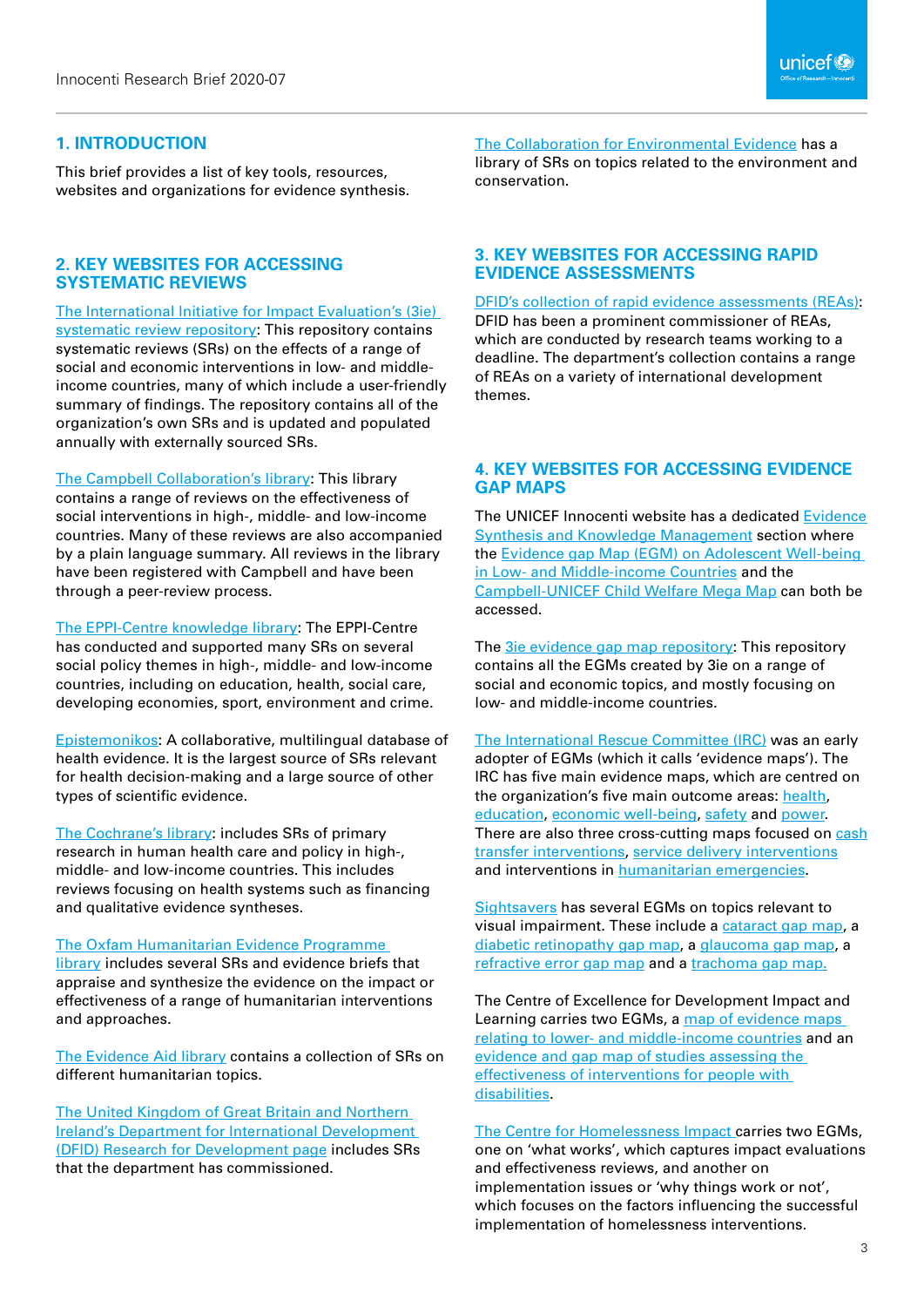#### **5. KEY ORGANIZATIONS WORKING ON EVIDENCE SYNTHESIS**

Apart from the various websites and organizations mentioned above where evidence synthesis products and guidance can be accessed, there are a number of other key organizations working in the evidence synthesis field, some of which are based in low- and middle-income countries.

[The Africa Centre for Evidence,](https://africacentreforevidence.org/) based at the University of Johannesburg, South Africa, supports the production of evidence synthesis and the use of synthesis by decision makers.

[The African Centre for Systematic Reviews and](http://chs.mak.ac.ug/afcen/) 

[Knowledge Translation](http://chs.mak.ac.ug/afcen/) aims to build capacity for knowledge translation for public policy in Africa cutting across health, education and food security.

[The Africa Evidence Network](http://www.africaevidencenetwork.org/) includes researchers engaged in SRs, EGMs and REAs, as well as government science advisors, statisticians, and monitoring and evaluation specialists. It aims to link people and activities across various initiatives, organizations and fields working to produce and use better evidence in Africa.

[Campbell South Asia](https://campbellcollaboration.org/southasia/) is a regional centre of the Campbell Collaboration. Its primary focus is to encourage the production and use of SRs in the South Asia region.

[The Centre of Excellence for Development Impact and](https://cedilprogramme.org/)  [Learning](https://cedilprogramme.org/) develops and tests innovative methods for evaluation and evidence synthesis.

[The Global Evidence Synthesis Initiative](http://www.gesiinitiative.com) supports the capacity of low- and middle-income countries to produce evidence synthesis and use this to support practice and policymaking. The initiative's website includes a range of [webinars](http://www.gesiinitiative.com/gesi-webinars/gesi) on different topics related to evidence synthesis.

#### [The International Centre for Evaluation and](https://www.iced-eval.org/)

[Development](https://www.iced-eval.org/) aims to advance monitoring and evaluation theory and practice in support of sustainable and resilient development in Africa.

#### **6. GUIDANCE ON PRODUCING SYSTEMATIC REVIEWS**

['What is a systematic review?'](https://www.campbellcollaboration.org/explore/what-is-a-systematic-review.html) by the Campbell Collaboration.

[Campbell Collaboration's guidance](https://campbellcollaboration.org/research-resources/writing-a-campbell-systematic-review.html) on writing a Campbell systematic review.

['What is a systematic review?'](https://eppi.ioe.ac.uk/cms/Default.aspx?tabid=67) by the EPPI-Centre.

['How to Write a Systematic Review'](https://pdfs.semanticscholar.org/552d/32f1bb9568228ac75d16b31d9eae210118f8.pdf) by Wright et al. (2007). Open access.

['How to Do a Systematic Review'](https://journals.sagepub.com/doi/10.1177/1747493017743796) by Pollock and Berge (2017). Open access.

[Cochrane Handbook](https://training.cochrane.org/handbook) for Systematic Reviews of Interventions*.*

#### **7. GUIDANCE ON PRODUCING QUALITATIVE EVIDENCE SYNTHESIS**

[The RAMESES Project](http://www.ramesesproject.org/)s contain guidance and training materials for qualitative and mixed method approaches to SRs.

#### **8. GUIDANCE ON PRODUCING RAPID EVIDENCE ASSESSMENTS**

['What is a rapid evidence assessment?'](https://webarchive.nationalarchives.gov.uk/20140402163359/http:/www.civilservice.gov.uk/networks/gsr/resources-and-guidance/rapid-evidence-assessment/what-is) by the UK Civil Service.

['Rapid reviews to strengthen health policy and systems:](https://www.who.int/alliance-hpsr/resources/publications/rapid-review-guide/en/)  [a practical guide'](https://www.who.int/alliance-hpsr/resources/publications/rapid-review-guide/en/) by the World Health Organization and the Alliance for Health Policy and Systems Research.

[CEBMa Guideline for Rapid Evidence Assessments in](https://www.cebma.org/wp-content/uploads/CEBMa-REA-Guideline.pdf)  [Management and Organizations](https://www.cebma.org/wp-content/uploads/CEBMa-REA-Guideline.pdf) by the Center for Evidence-Based Management.

['Rapid evidence assessments of research to inform](https://doi.org/10.1332/174426413X662572)  [social policy: taking stock and moving forward'](https://doi.org/10.1332/174426413X662572) by Thomas et al. (2013). Requires a journal subscription for access.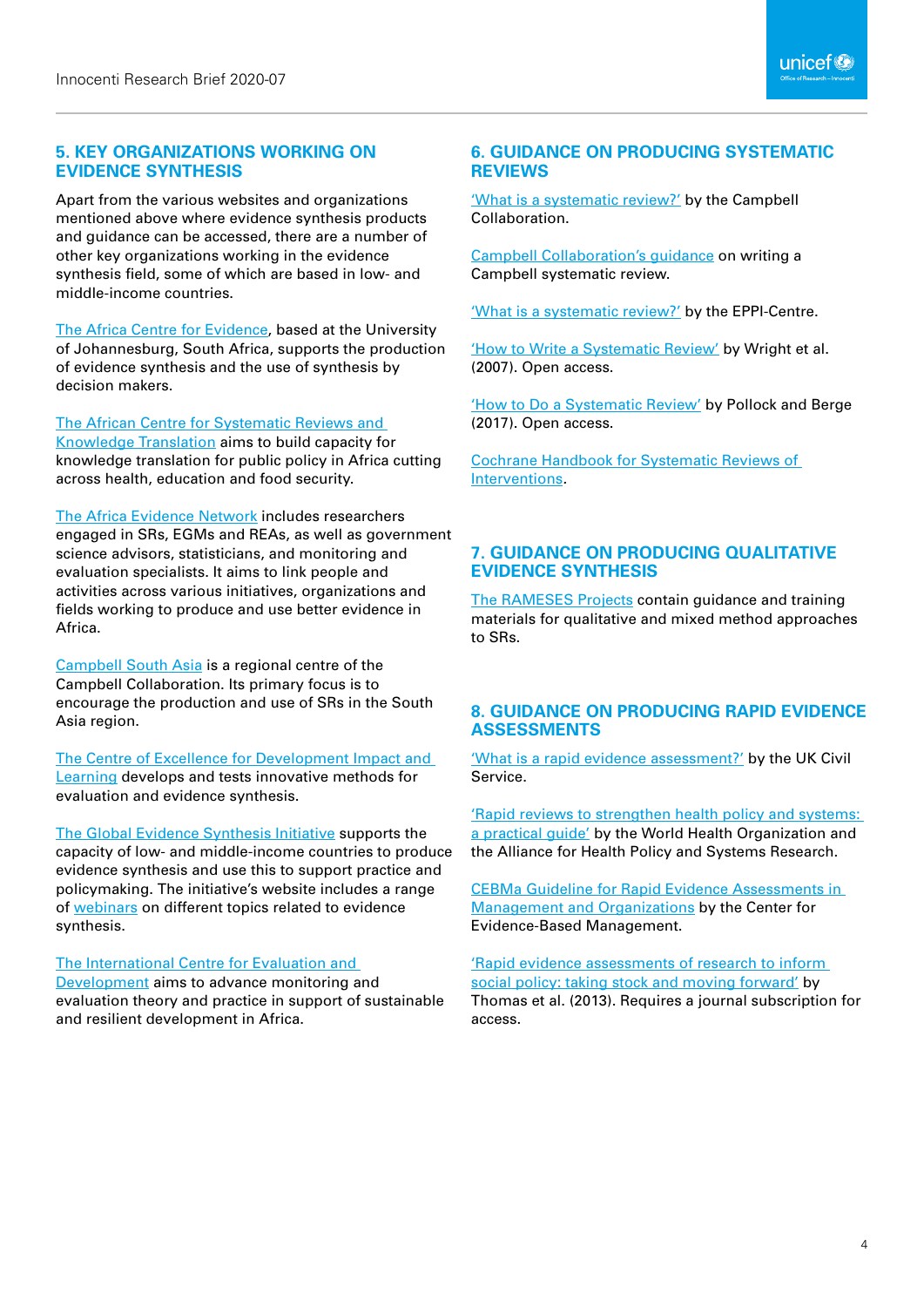#### **9. GUIDANCE ON PRODUCING EVIDENCE GAP MAPS**

['3ie evidence gap maps: a starting point for strategic](https://www.3ieimpact.org/evidence-hub/publications/working-papers/3ie-evidence-gap-maps-starting-point-strategic-evidence)  [evidence production and use'](https://www.3ieimpact.org/evidence-hub/publications/working-papers/3ie-evidence-gap-maps-starting-point-strategic-evidence) by Snilstveit et al. (2017). Open access.

['Evidence gap maps – a tool for promoting evidence](http://documents.worldbank.org/curated/en/212651468163487838/Evidence-gap-maps-a-tool-for-promoting-evidence-informed-policy-and-prioritizing-future-research)[informed policy and prioritizing future research'](http://documents.worldbank.org/curated/en/212651468163487838/Evidence-gap-maps-a-tool-for-promoting-evidence-informed-policy-and-prioritizing-future-research) by Snilstveit et al. (2013). Open access.

[Campbell Collaboration guidance on making an EGM.](https://www.campbellcollaboration.org/evidence-gap-maps.html)

[UNICEF Innocenti podcast on the Campbell-UNICEF](https://soundcloud.com/unicef-office-of-research/closing-the-gap-on-child-well-being-kerry-albright-on-the-new-evidence-mega-map)  [Child Welfare Mega Map](https://soundcloud.com/unicef-office-of-research/closing-the-gap-on-child-well-being-kerry-albright-on-the-new-evidence-mega-map), produced jointly with the Campbell Collaboration and mapped against the UNICEF Strategic Plan 2018–2021.

[UNICEF Innocenti podcast on developing the EGM on](https://soundcloud.com/unicef-office-of-research/evidence-gap-map-adolescent-wellbeing)  [Adolescent Well-being in Low- and Middle-income](https://soundcloud.com/unicef-office-of-research/evidence-gap-map-adolescent-wellbeing)  [Countries](https://soundcloud.com/unicef-office-of-research/evidence-gap-map-adolescent-wellbeing).

#### **10. TOOLS FOR APPRAISING THE QUALITY OF INDIVIDUAL STUDIES**

There are many scales and checklists for quality appraising individual studies for inclusion in SRs and REAs. There are different checklists for studies with different research designs. Examples include:

- Cochrane risk of bias tool for randomized controlled [trials](https://sites.google.com/site/riskofbiastool/welcome/rob-2-0-tool?authuser=0) (RoB 2 tool)
- Cochrane risk of bias tool for non-randomized studies [of interventions](https://sites.google.com/site/riskofbiastool/welcome/home/current-version-of-robins-i) (ROBINS-I tool)
- The DFID How to Note on Assessing the Strength of [Evidence](https://www.gov.uk/government/publications/how-to-note-assessing-the-strength-of-evidence) – which includes a section on assessing the quality of individual studies
- Critical Appraisal Skills Programme (CASP) appraisal [tool for qualitative studies](https://casp-uk.net/casp-tools-checklists/)

#### **11. TOOLS FOR APPRAISING THE QUALITY OF BODIES OF EVIDENCE**

There are several scales and checklists for quality appraising the body of evidence contained within an SR or REA. There are different systems for quantitative and qualitative bodies of evidence. Examples include:

For systematic reviews of effects:

[The 3ie checklist for making judgements about how](http://documents.worldbank.org/curated/en/212651468163487838/pdf/WPS6725.pdf)  [much confidence to place in a systematic review \(see](http://documents.worldbank.org/curated/en/212651468163487838/pdf/WPS6725.pdf)  [appendix 2 of this working paper\)](http://documents.worldbank.org/curated/en/212651468163487838/pdf/WPS6725.pdf)

[GRADE \(Grading of Recommendations, Assessment,](http://www.gradeworkinggroup.org/)  [Development and Evaluations\)](http://www.gradeworkinggroup.org/)

- For systematic reviews of randomized controlled trials and observational studies: [AMSTAR 2 \(A](https://amstar.ca/index.php)  [Measurement Tool to Assess Systematic Reviews\) for](https://amstar.ca/index.php)  [assessing the methodological quality of systematic](https://amstar.ca/index.php)  [reviews](https://amstar.ca/index.php)
- For systematic reviews of qualitative research: [GRADE Confidence in the Evidence from Reviews of](https://www.cerqual.org/)  [Qualitative Research \(GRADE-CERQual\)](https://www.cerqual.org/)

#### **12. GUIDANCE AND TOOLS FOR POLICY-RELEVANT EVIDENCE SYNTHESIS, TRANSLATION AND UPTAKE**

[The Royal Society principles for policy-relevant evidence](https://royalsociety.org/topics-policy/projects/evidence-synthesis/)  [synthesis,](https://royalsociety.org/topics-policy/projects/evidence-synthesis/) including a brief and a full-length report.

[SURE Guides for Preparing and Using Evidence-based](https://www.who.int/evidence/sure/guides/en/)  [Policy Briefs](https://www.who.int/evidence/sure/guides/en/).

[How to write a plain language summary of a Cochrane](https://www.cochrane.no/sites/cochrane.no/files/public/uploads/how_to_write_a_cochrane_pls_12th_february_2019.pdf)  [intervention review](https://www.cochrane.no/sites/cochrane.no/files/public/uploads/how_to_write_a_cochrane_pls_12th_february_2019.pdf) by Cochrane on how to write a plain language summary of an evidence synthesis product.

['Learning from Research: Systematic reviews for](https://www.alliance4usefulevidence.org/publication/learning-from-research/)  [informing policy decisions'](https://www.alliance4usefulevidence.org/publication/learning-from-research/) by the Alliance for Useful Evidence.

['Stakeholder engagement for development impact](https://cedilprogramme.org/wp-content/uploads/2018/10/Stakeholder-Engagement-for-Development.pdf)  [evaluation and evidence synthesis'](https://cedilprogramme.org/wp-content/uploads/2018/10/Stakeholder-Engagement-for-Development.pdf) by Oliver et al. (2018). Open access.

The World Conference of Science Journalists 2019 podcast on '[What science journalists should know about](https://soundcloud.com/jopinie/what-science-journalists-should-know-about-systematic-review-before-reporting-on-them)  [systematic reviews before reporting on them'.](https://soundcloud.com/jopinie/what-science-journalists-should-know-about-systematic-review-before-reporting-on-them)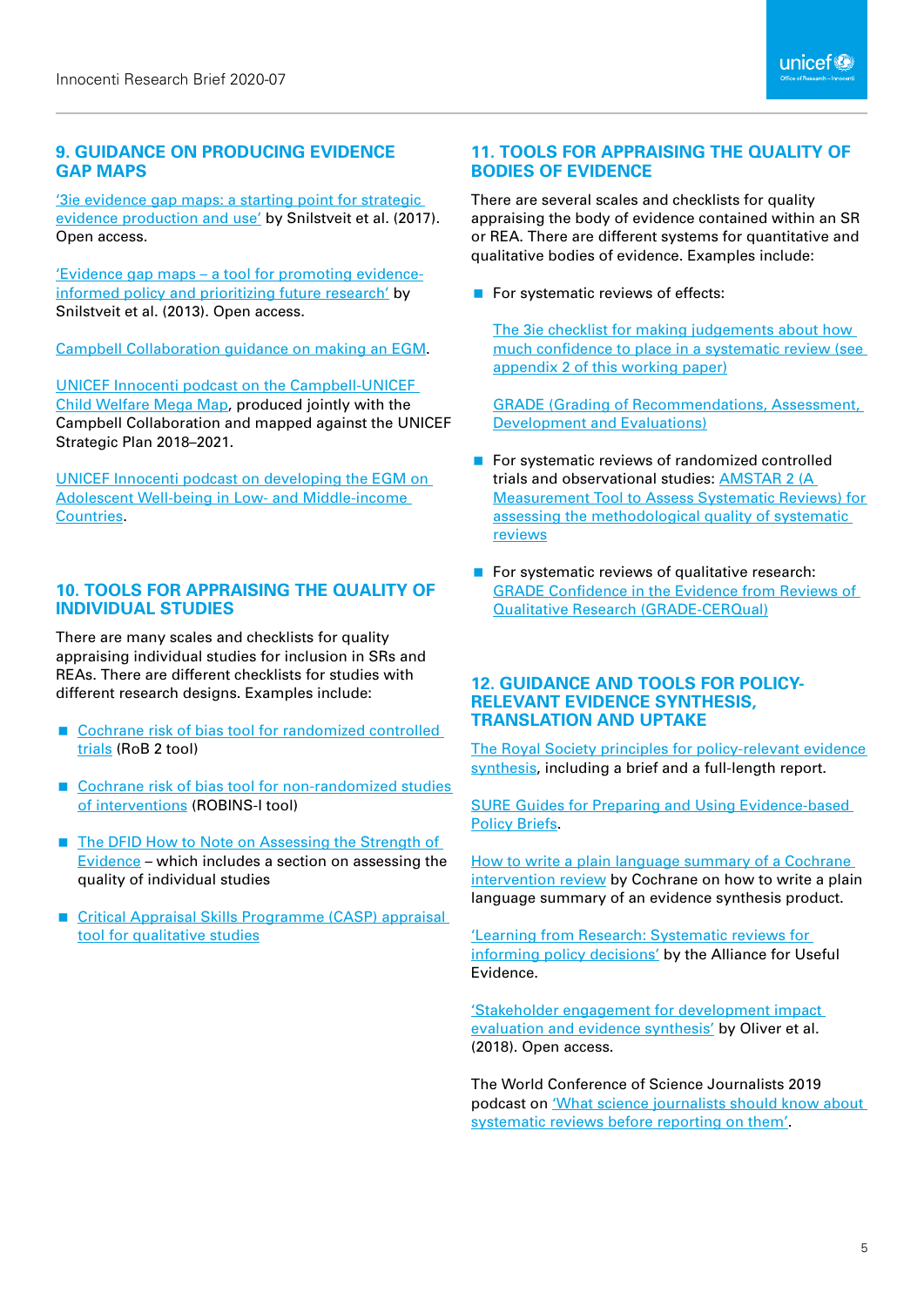#### **13. EVIDENCE PORTALS**

The UK's [What Works Network](https://www.gov.uk/guidance/what-works-network#the-what-works-network) is made up of 10 independent What Works Centres, including: the National Institute for Health and Care Excellence, the Education Endowment Foundation, the College of Policing What Works Centre for Crime Prevention, the Early Intervention Foundation, the What Works Centre for Local Economic Growth, the What Works Centre for Wellbeing and What Works for Children's Social Care.

The US's [What Works Clearinghouse](https://ies.ed.gov/ncee/wwc/) incorporates evidence portals on a range of social policy-related topics, including literacy, mathematics, science, behaviour, children and youth with disabilities, English learners, teacher excellence, early childhood, and post-secondary education.

[The Evidence-based Policing Matrix](https://cebcp.org/evidence-based-policing/the-matrix/) categorizes and visualizes evaluated police tactics according to three common dimensions of crime prevention – the nature of the target, the extent to which the strategy is proactive or reactive, and the specificity or generality of the strategy.

The Education Endowment Foundation's [Teaching and](https://educationendowmentfoundation.org.uk/evidence-summaries/teaching-learning-toolkit)  [Learning Toolkit](https://educationendowmentfoundation.org.uk/evidence-summaries/teaching-learning-toolkit) is an evidence portal providing accessible summaries of educational research. It provides guidance for teachers and schools on how to use their resources to improve the attainment of disadvantaged pupils.

The Education Endowment Foundation's [Early Years](https://educationendowmentfoundation.org.uk/evidence-summaries/early-years-toolkit/)  [Toolkit](https://educationendowmentfoundation.org.uk/evidence-summaries/early-years-toolkit/) is an evidence portal providing accessible summaries of educational research for early years teaching.

[Evidence Aid](https://www.evidenceaid.org/resources/) has a range of evidence collections on topics related to natural disasters, humanitarian crises and major health emergencies.

#### **14. JOURNALS WHERE EVIDENCE SYNTHESIS CAN BE PUBLISHED**

[Systematic Reviews:](https://systematicreviewsjournal.biomedcentral.com/) Publishes high-quality SR products including SR protocols and SRs related to a very broad definition of health.

[Campbell Systematic Reviews](https://onlinelibrary.wiley.com/journal/18911803): An open access journal under the editorial control of the Campbell Collaboration. The journal publishes SRs, EGMs and methods research papers. Topic areas include methods, social welfare, disability, education, international development, crime and justice, training, knowledge translation and implementation, and business and management.

[PLOS ONE](https://journals.plos.org/plosone/): Open access and accepts research in over 200 subject areas across science, engineering, medicine, social sciences and humanities.

[The Royal Society's Proceedings B journal](https://royalsocietypublishing.org/rspb/evidence-synthesis): Publishes evidence synthesis articles in the biological sciences sector.

#### **15. REPOSITORIES WHERE PROTOCOLS CAN BE PUBLISHED**

[Campbell Collaboration](https://campbellcollaboration.org/): Requires registration of the project and acceptance of a peer-review process led by Campbell.

[PROSPERO](https://www.crd.york.ac.uk/prospero/): This is a free repository and does not involve publication costs or peer-review processes.

[Research Registry:](https://www.researchregistry.com/) This is a free repository and does not involve publication costs or peer-review processes.